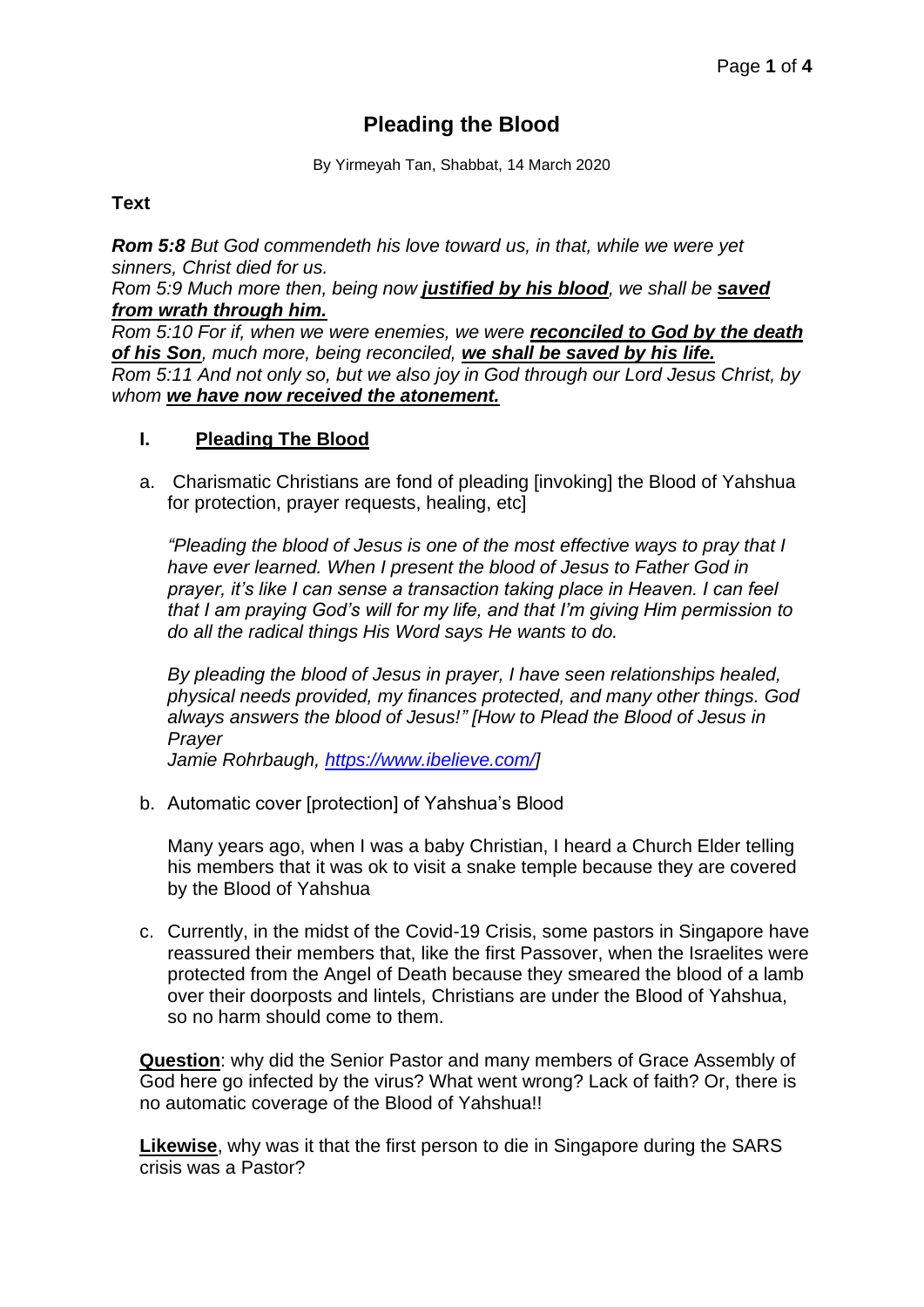**Note**: if Christians are automatically covered and protected by the Blood of Yahshua, then no Christian should ever catch a cold, flu….., and a myriad of viruses and bacteria!

# **II. Propitiation**

*Rom 3:24 Being justified freely by his grace through the redemption that is in Christ Jesus:* 

*Rom 3:25 Whom God hath set forth to be a propitiation through faith in his blood, to declare his righteousness for the remission of sins that are past, through the forbearance of God;*

*"Propitiation is a big word that means satisfaction. Because God is a holy God, His anger and justice burns against sin. And He has sworn that sin will be punished.*

*There must be a satisfactory payment for sin. But God said, "If I punish man for his sin, man will die and go to hell. On the other hand, if I don't punish man for his sin, My justice will never be satisfied."*

*The solution? God said that He would become our substitute. He would take the sin of mankind upon Himself in agony and blood—a righteous judgment and substitute for sin.*

*His wrath burned out on the cross when His only Son died as man's propitiation for sin." [Christianity.com]* 

# **III. Atonement, Reconciliation, Restoration**

*Lev 17:11 For the life of the flesh is in the blood: and I have given it to you upon the altar to make an atonement for your souls: for it is the blood that maketh an atonement for the soul.*

*Rom 5:11 And not only so, but we also joy in God through our Lord Jesus Christ, by whom we have now received the atonement.*

*Col 1:19 For it pleased the Father that in him should all fulness dwell;* 

*Col 1:20 And, having made peace through the blood of his cross, by him to reconcile all things unto himself; by him, I say, whether they be things in earth, or things in heaven.* 

*Col 1:21 And you, that were sometime alienated and enemies in your mind by wicked works, yet now hath he reconciled*

*Col 1:22 In the body of his flesh through death, to present you holy and unblameable and unreproveable in his sight:*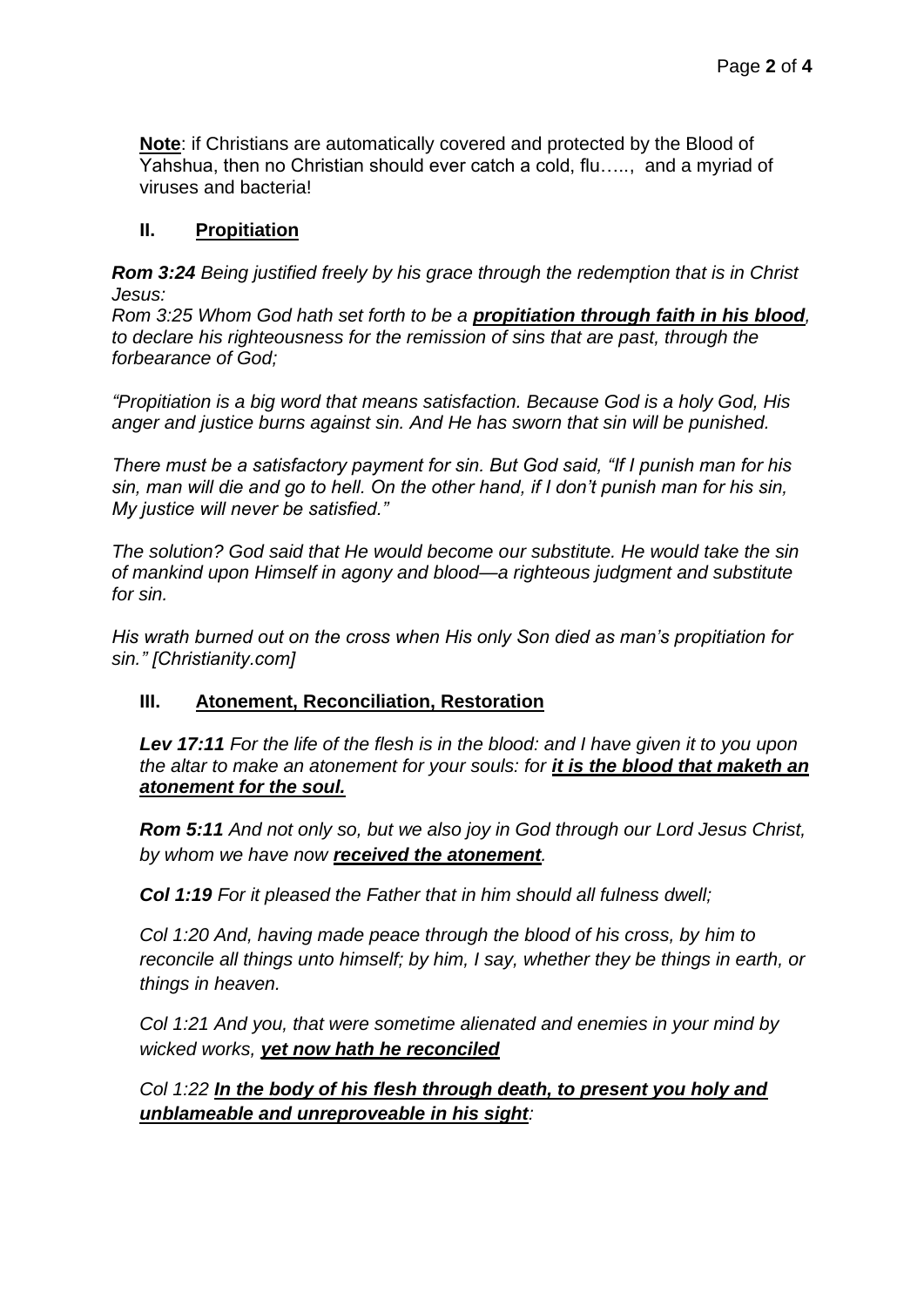*Col 1:23 If ye continue in the faith grounded and settled, and be not moved away from the hope of the gospel, which ye have heard, and which was preached to every creature which is under heaven; whereof I Paul am made a minister;*

# **Note: continue in the faith**

**IV. Justification**

*Rom 5:9*

# **V. Saved From Wrath**

*Rom 5:9*

### **VI. Redemption & Forgiveness**

*Eph 1:4 According as he hath chosen us in him before the foundation of the world, that we should be holy and without blame before him in love: Eph 1:5 Having predestinated us unto the adoption of children by Jesus Christ to himself, according to the good pleasure of his will, Eph 1:6 To the praise of the glory of his grace, wherein he hath made us accepted in the beloved.* 

*Eph 1:7 In whom we have redemption through his blood, the forgiveness of sins, according to the riches of his grace;*

# **VII. Cleanse Our Conscience**

*Heb 9:13 For if the blood of bulls and of goats, and the ashes of an heifer sprinkling the unclean, sanctifieth to the purifying of the flesh: Heb 9:14 How much more shall the blood of Christ, who through the eternal Spirit offered himself without spot to God, purge your conscience from dead works to serve the living God?*

**Purges our conscience from dead works so that we can serve YAHWEH by faith.**

# **VIII. To Make Us Holy [Set Apart], Blameless, White**

*Heb 13:11 For the bodies of those beasts, whose blood is brought into the sanctuary by the high priest for sin, are burned without the camp. Heb 13:12 Wherefore Jesus also, that he might sanctify the people with his own blood, suffered without the gate.*

*Rev 7:13 And one of the elders answered, saying unto me, What are these which are arrayed in white robes? and whence came they? Rev 7:14 And I said unto him, Sir, thou knowest. And he said to me, These are they which came out of great tribulation, and have washed their robes, and made them white in the blood of the Lamb.*

# **IX. Confidence To Enter The Holy of Holies**